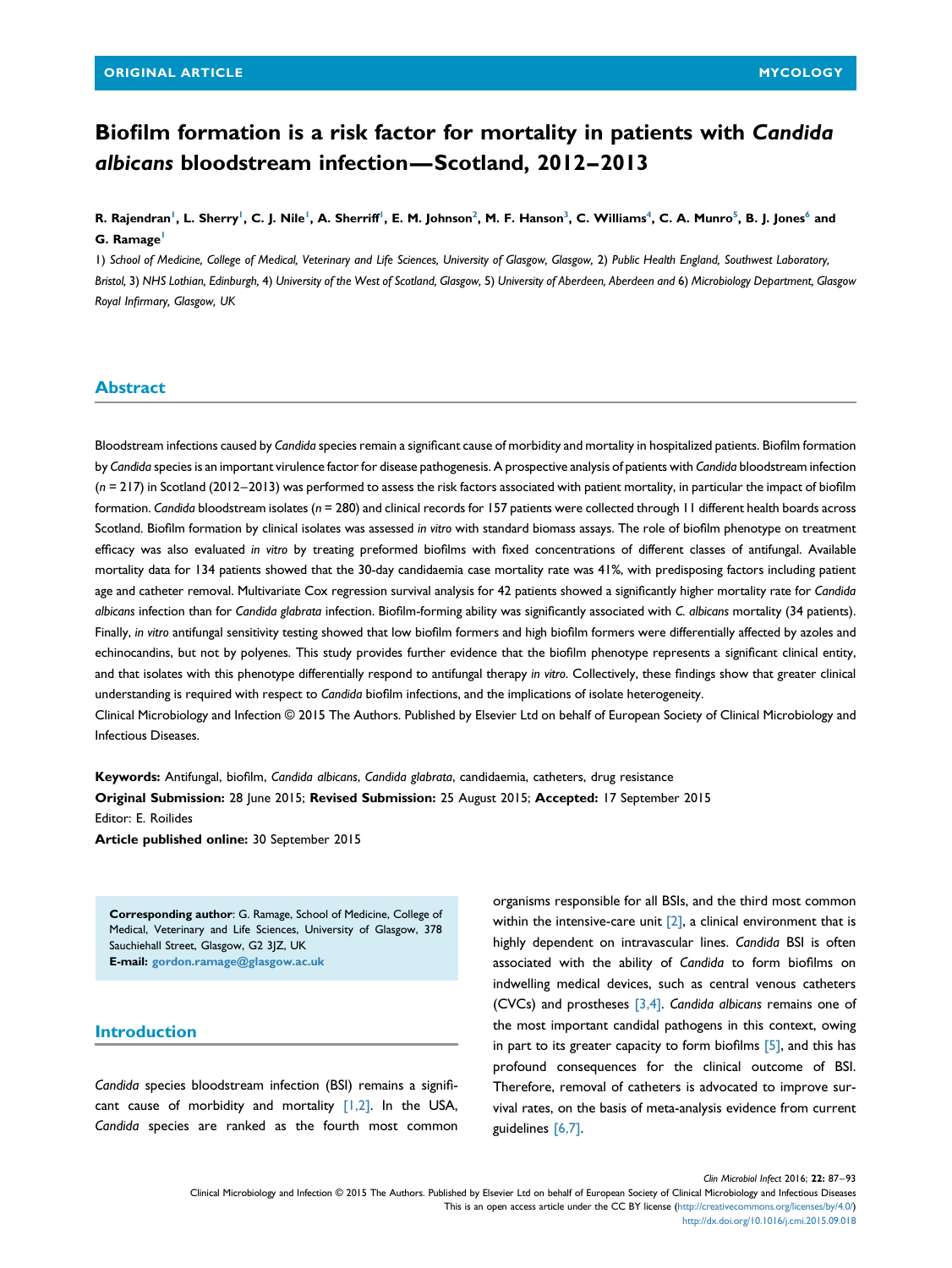Retrospective studies have used multivariate approaches to attempt to analyse the risk factors associated with patients with Candida BSI. Biofilm formation has been reported as an independent predictor of mortality, in addition to inadequate antifungal therapy and APACHE III scores [\[8\].](#page-6-0) Analysis of the association of mortality with biofilm-forming ability demonstrated that both C. albicans and Candida parapsilosis were associated with increased mortality. A subsequent prospective case–control study showed that Candida BSI biofilm-forming isolates could be independently predicted by the presence of CVCs, urinary catheters, total parenteral nutrition, and diabetes mellitus [\[9\].](#page-6-0) Moreover, the hospital length of stay and cost of antifungal therapy were also greater in those with biofilmforming isolates, and these patients had a greater risk of hospital mortality (OR 1.77). However, these studies used binary categorization of biofilm formation, i.e. biofilm formers or nonformers, on the basis of in vitro bioassays. Our group has recently reported that biofilm formation by C. albicans is heterogeneous, and that, rather than biofilm formation being a binary function, it can be considered on a spectrum or within defined categories  $[10]$ . Therefore, there remains a gap in our knowledge as to whether patients with isolates defined as low biofilm formers (LBFs) or high biofilm formers (HBFs) within the spectrum have differential clinical outcomes. The aim of this study was therefore to investigate the impact of biofilm formation by Candida species on the clinical outcomes of BSI in a defined Scottish cohort.

## Patients and methods

### Patients and variables

A retrospective study of all cases of Candida BSI was carried out within Scotland under NHS Caldicott Guardian approval from March 2012 to February 2013. Candida BSI was reported in 217 patients from 11 different health boards; clinical data were obtained from 157 patients. The complete datasets of patient demographics, underlying medical conditions and details of antimicrobial therapy were collected through a review of the medical case notes in each health board. Where available (134 patients), patient outcomes were followed from the first positive blood culture until 30 days or death, and clinical details, including the presence of indwelling medical devices in the 30 days prior to the detection of Candida BSI were also collected. All data were collected and stored electronically within a database (Excel, Microsoft).

#### Isolate collection

Blood cultures from 217 patients were processed according to routine standard operating procedures in each of the referring laboratories. When available, multiple isolates were collected from some of these patients within the observation period of 30 days. All clinical isolates obtained during this period were independently identified by the use of Colorex Candida chromogenic plates (E&O Laboratories, Bonnybridge, UK), as confirmed by matrix-assisted laser desorption ionization time-of-flight mass spectrometry at the Public Health England Southwest Laboratory (Bristol), and were stored in Microbank vials (Pro-Lab Diagnostics, Bromborough, UK) at −80°C until further use. These isolates were subcultured on Sabouraud's dextrose agar (Sigma-Aldrich, Poole, UK). Plates were incubated at 30°C for 48 h, and maintained at 4°C.

## Biofilm formation

Candida species biofilms were grown according to our established protocols for 24 h  $[11]$ , and the biomass of each isolate was assessed with the crystal violet (CV), XTT and SYTO9 assays, as previously reported  $[10,12,13]$ ; isolates were grouped on the basis of their level of biomass distribution (optical density  $(OD)_{570 \text{ nm}}$  values). Isolates within the first quartile (Q1) were classed as LBFs, isolates with a biomass greater than the third quartile (Q3) were classed as HBFs, and those in between were classed as intermediate biofilm formers (IBFs) (second quartile  $(Q2)$ )  $[10]$ . The susceptibilities of C. albicans biofilm formation to different classes of antifungal were also assessed, with 24-h biofilms being treated with either 2 mg/L or 200 mg/L voriconazole, caspofungin or amphotericin B for 24 h. Following treatment, the proportional viability was compared with that untreated control by use of an XTT metabolic assay [\[13\].](#page-6-0)

#### Statistical analysis

Initially, all data were numerically coded and labelled for each variable, and analysed with SPSS software (SPSS, Chicago, IL, USA). Categorical variables were compared between groups by use of the two-tailed  $\chi^2$  test or Fisher's exact test, as appropriate. Two groups of any continuous variables were compared by the use of Student's t-test or the Mann–Whitney U-test, as appropriate. Pairwise correlations between biofilm assays were determined by calculating two-tailed Pearson correlation coefficients. The survival distribution function was estimated with the Kaplan–Meier method, and a non-parametric log-rank test was used to compare the survival curves among the different groups. Variables showing a significant association with survival according to Student's t-test or the  $\chi^2$  test were included in subsequent univariate and multivariate Cox regression analyses, to generate the survival curves, hazard ratios (HRs), and 95% CIs.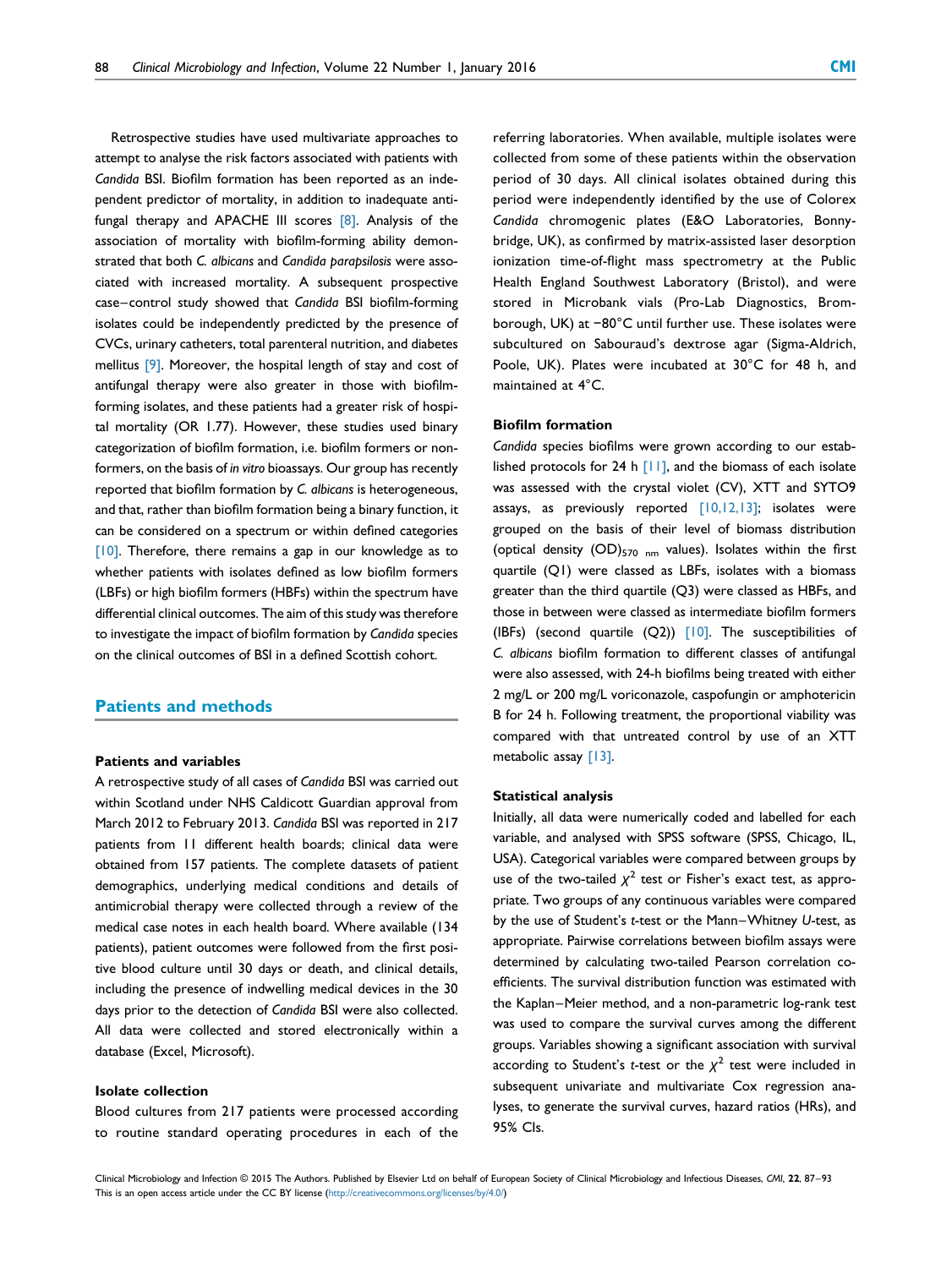## **Results**

# Incidence and mortality associated with Candida species

Data from the most recent (2011) census [\(http://www.scrol.](http://www.scrol.gov.uk/scrol/common/home.jsp) [gov.uk/scrol/common/home.jsp\)](http://www.scrol.gov.uk/scrol/common/home.jsp) list the population of Scotland as 5 295 403. The population-based incidence of BSI in Scotland can therefore be calculated as 4.1 per 100 000 population. Of the 280 isolates collected in this study from 217 patients, 115 were found to be C. albicans and 98 were Candida glabrata. Of the 134 cases for which patient mortality data were available, the overall crude mortality rate was 41%, which was primarily associated with C. albicans (47.3%), followed by C. glabrata (34.5%) and other species (18.2%).

## Clinical parameters influencing patient mortality

Initially, we assessed the influence of different clinical variables and underlying conditions on patient mortality (Table 1). The results showed that patient age was significantly associated with mortality (p 0.023). Other variables, including underlying clinical conditions, i.e. diabetes, liver disease, autoimmune disorders, and others, were also assessed, and found not to be statistically associated with patient mortality. Moreover, 96.4% of patients had lines in situ, including 93% of patients with CVCs. Further analysis showed an association between line removal after diagnosis of Candida BSI and mortality (p 0.032).

# Relationship between biofilm formation and mortality Biofilm formation (biomass) by different Candida species was

assessed with CV, XTT and SYTO9 assays of C. albicans ( $n = 107$ ),

TABLE 1. Variables stratified according to the survival or death status at the 30-day endpoint for the 134 patients studied

| <b>Variables</b>                    | % Survived           | % Died               | p     |
|-------------------------------------|----------------------|----------------------|-------|
| Age (years), mean $\pm$ SD          | $58.6 \pm 20.7$ (79) | $66.9 \pm 20.0$ (55) | 0.023 |
| Male sex                            | 48.1 (79)            | 83.6 (55)            | 0.096 |
| <b>Diabetes</b>                     | 25.6 (78)            | 32.7(55)             | 0.437 |
| Surgery                             | 63.6 (22)            | 50.0(18)             | 0.523 |
| Radiotherapy                        | 37.5(16)             | 30.8(13)             |       |
| Chemotherapy                        | 64.3(14)             | 56.3(16)             | 0.722 |
| Solid organ transplant              | 5.1(79)              | 0.0(55)              | 0.144 |
| Metastatic                          | 61.1(18)             | 85.7(14)             | 0.235 |
| Solid tumour                        | 32.1(78)             | 38.9 (54)            | 0.460 |
| Autoimmune or                       | 11.4(79)             | 7.4(54)              | 0.559 |
| genetic disorder                    |                      |                      |       |
| Renal failure                       | 32.9(73)             | 42.2 (45)            | 0.330 |
| Liver disease                       | 8.3(72)              | 14.3(49)             | 0.374 |
| Alcohol abuse                       | 10.5(76)             | 15.4(52)             | 0.428 |
| ICU admission                       | 19.7(76)             | 28.8 (52)            | 0.289 |
| Parenteral nutrition                | 43.I (72)            | 37.3(51)             | 0.579 |
| Line removed                        | 82.2 (45)            | 55.0 (20)            | 0.032 |
| Antifungals in previous<br>3 months | 27.5 (69)            | 14.0(50)             | 0.115 |

Values in parentheses indicate the total no. of patients assessed for each variable. Bold type indicates a significant result. ICU, intensive care unit; SD, standard deviation.

C. glabrata ( $n = 96$ ), C. parapsilosis ( $n = 32$ ), and Candida tropicalis  $(n = 10)$ . When the different biomass assays were compared, significant positive correlations were found for C. albicans between CV and XTT  $(r = 0.8)$ , between CV and SYTO9  $(r = 0.6)$ , and between XTT and SYTO9 ( $r = 0.4$ ) (Fig. S1). On the basis of this, CV was used for further categorization of the isolates. Fig. 1 shows that biofilm formation by different Candida species was heterogeneous, irrespective of the species tested. Isolates were categorized as LBFs or HBFs if their CV absorbance was less than Q1 (OD<sub>570 nm</sub> = 0.15) or greater than Q3 (OD<sub>570 nm</sub> = 0.3), respectively. Those isolates between Q1 and Q3 were defined as IBFs. C. albicans, C. parapsilosis and C. tropicalis were found to be HBFs ( $n = 35$ ,  $n = 16$ , and  $n = 5$ , respectively), IBFs ( $n = 36$ ,  $n = 3$ , and  $n = 5$ , respectively), or LBFs ( $n = 35$   $n = 13$ , and  $n = 0$ , respectively), whereas C. glabrata organisms were found to be only LBFs  $(n = 98)$ .

Given the significant disparity in biofilm formation between C. albicans and C. glabrata (p <0.0001), we analysed patient mortality ( $n = 95$ ) with respect to these two groups on the basis of 30-day survival from the first positive blood culture [\(Fig. 2\)](#page-3-0). Comparison of these by the use of Cox regression analysis adjusted for age showed a trend for higher mortality with C. albicans than with C. glabrata (p 0.260) ([Fig. 2a](#page-3-0)), and, after adjustment for catheter line removal from patients  $(n = 42)$ , showed a significant difference between these curves



FIG. 1. Biofilm formation by Candida species. Candida bloodstream isolates were evaluated for biofilm formation with standardized methods. Candida isolates standardized  $(1 \times 10^6 \text{ cells/mL})$  in RPMI-1640 were grown in flat-bottomed 96-well microtitre plates for 24 h at 37°C. Mature biofilms were carefully washed with phosphate-buffered saline and allowed to air dry, and biomass quantified by staining with 0.05% w/v crystal violet solution. The biofilms were washed and destained with 100% ethanol. Biomass was quantified spectrophotometrically by reading the optical density (OD) at 570 nm in a microtitre plate reader (FluoStar Omega BMG Labtech, Aylesbury, UK). Six replicates were used for each isolate, and the mean of each is represented. \*\*\* p <0.0001.

Clinical Microbiology and Infection © 2015 The Authors. Published by Elsevier Ltd on behalf of European Society of Clinical Microbiology and Infectious Diseases, CMI, 22, 87–93 This is an open access article under the CC BY license [\(http://creativecommons.org/licenses/by/4.0/\)](http://creativecommons.org/licenses/by/4.�0/)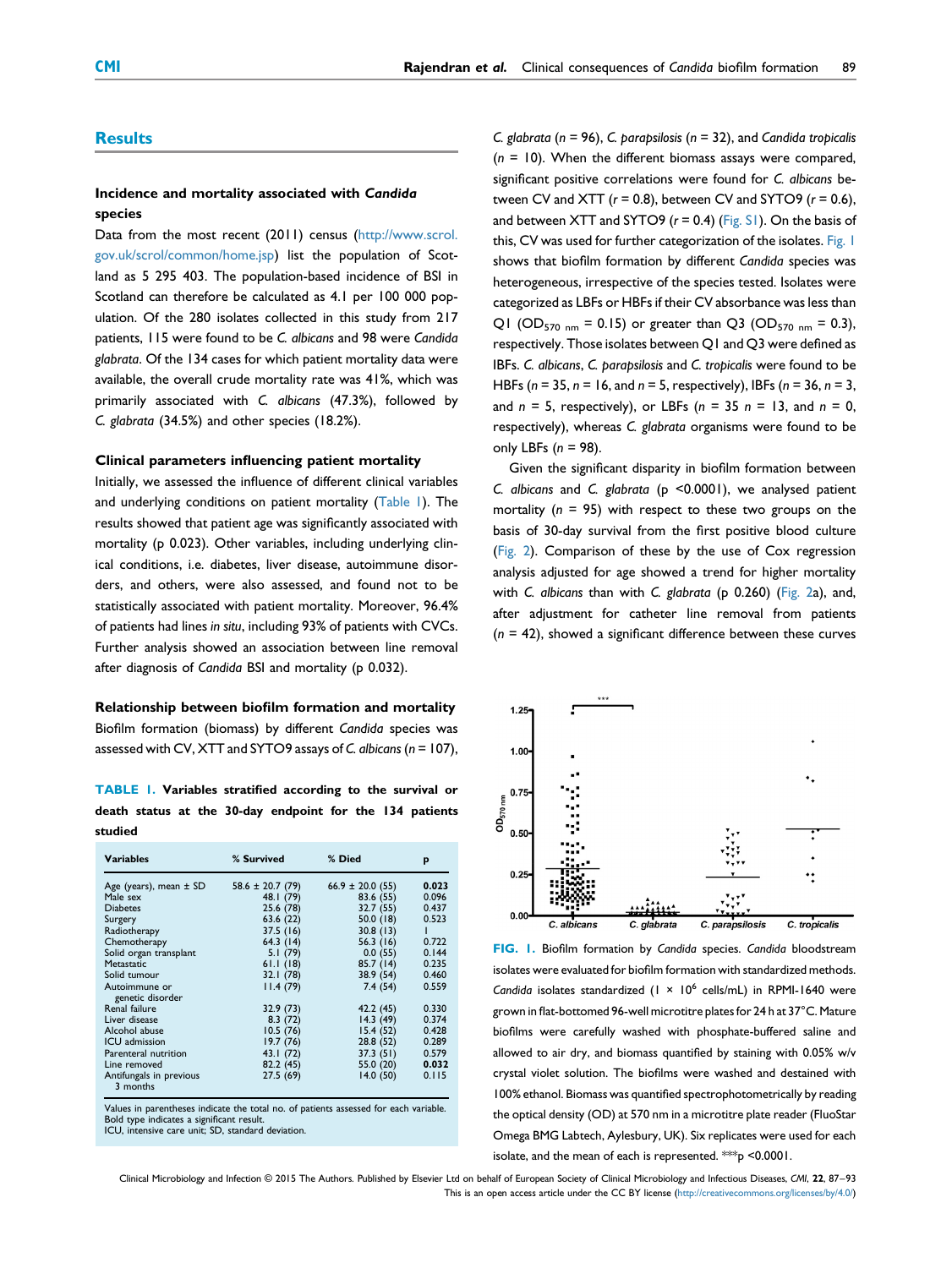<span id="page-3-0"></span>

FIG. 2. Survival of patients with Candida albicans and Candida glabrata infection. Survival of patients infected with C. albicans (solid line) and C. glabrata (dotted line) was monitored over a period of 30 days from the first Candida-positive blood culture. Cox regression plots, adjusted only for patient age ( $n = 95$ ) (a) or for age and catheter removal ( $n = 42$ ) (b), in patients with C. albicans and C. glabrata infection are shown. Comparison between these curves showed a statistically significant difference in the mortality rate in (b) ( $p$  <0.05).

(Fig. 2b; p 0.048, HR 3.4, 95% CI 0.99–11.47). Next, we investigated whether the levels of biofilm formation by C. albicans showed an association with mortality, by specifically evaluating isolates defined as LBFs ( $n = 17$ ) and HBFs ( $n = 17$ ).



FIG. 3. Survival of patients with Candida albicans high biofilm formers (HBFs) and low biofilm formers (LBFs). Survival of patients infected with C. albicans HBFs ( $n = 17$ ) and LBFs ( $n = 17$ ) was monitored over a period of 30 days from the first Candida-positive blood culture. Cox regression plots adjusted for (a) age only  $(n = 34)$  or (b) age and parenteral nutrition ( $n = 28$ ) in patients with C. albicans HBFs (solid line) and LBFs (dotted line) are shown. Comparison between these curves showed a statistically significant difference in the mortality rate in (b) ( $p$  <0.05).

The Cox regression plots adjusted for age showed a trend for a higher mortality rate with HBFs than with LBFs (p 0.192) (Fig. 3a). A previous study has shown that administration of parenteral nutrition induces C. albicans germination and biofilm

Clinical Microbiology and Infection © 2015 The Authors. Published by Elsevier Ltd on behalf of European Society of Clinical Microbiology and Infectious Diseases, CMI, 22, 87–93 This is an open access article under the CC BY license ([http://creativecommons.org/licenses/by/4.0/](http://creativecommons.org/licenses/by/4.�0/))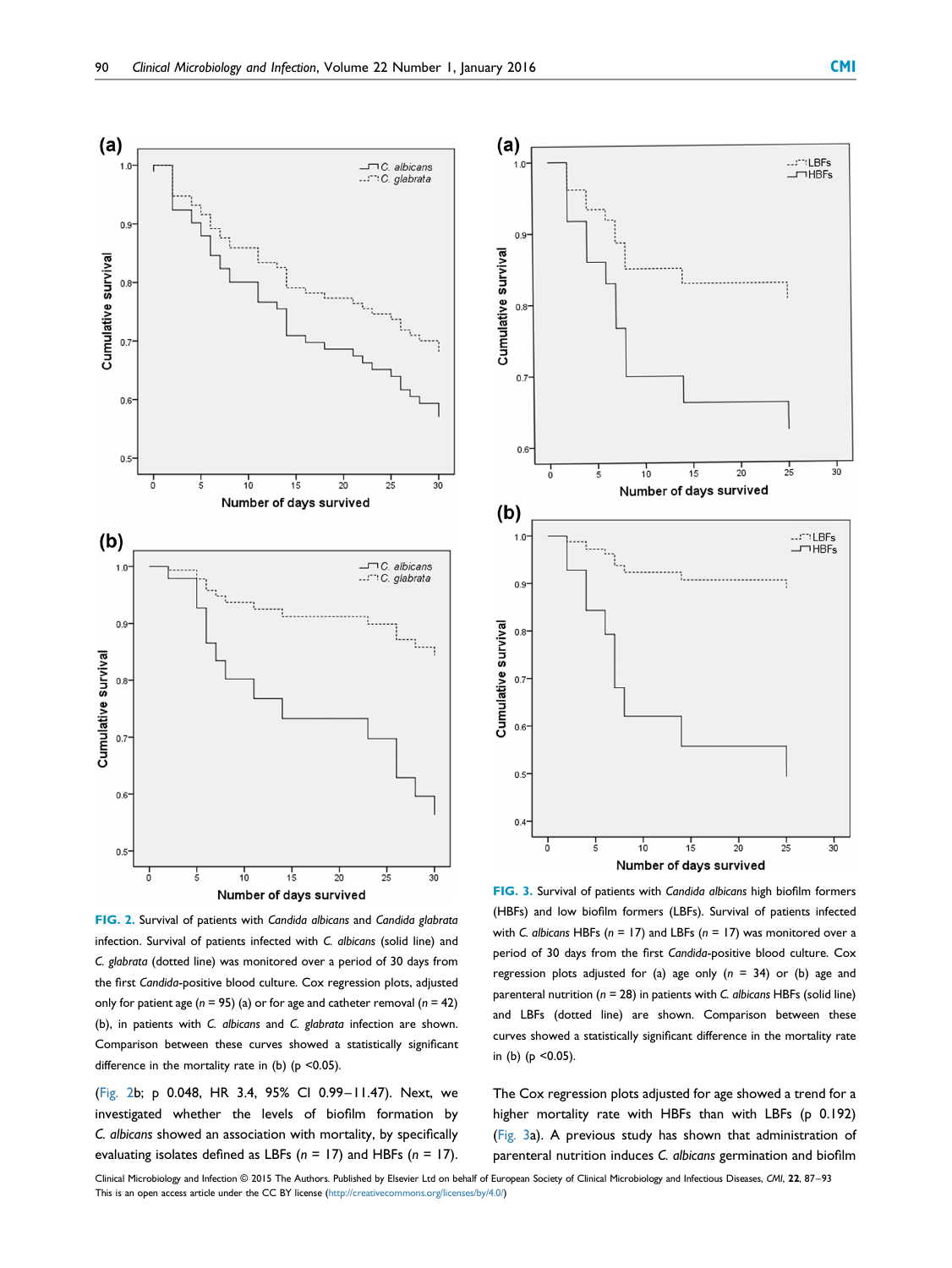<span id="page-4-0"></span>formation [\[14\].](#page-6-0) Therefore, we performed analysis with adjustments for administration of parenteral nutrition, and these revealed a significant difference in survival between the LBF and HBF groups ([Fig. 3b](#page-3-0); p 0.024, HR 5.99, 95% CI 1.3–28.3).

## Biofilm sensitivity to antifungals

On the basis of these data, and given the positive correlations between biofilm formation and mortality, we tested C. albicans LBFs ( $n = 10$ ) and HBFs ( $n = 10$ ) for their response to azoles (voriconazole), polyenes (amphotericin B) and echinocandins (caspofungin) at low (2 mg/L) and high (200 mg/L) concentrations. Although both 2 mg/L and 200 mg/L voriconazole were equally ineffective against mature HBF and LBF biofilms (Fig. 4a,b), a significant difference in overall activity was observed between HBFs and LBFs at both 2 mg/L (p <0.05) and 200 mg/L (p <0.001). Conversely, caspofungin and amphotericin B were effective against both HBFs and LBFs, although the levels of biofilm formation significantly impacted on caspofungin sensitivity (2 mg/L, p <0.05; 200 mg/L, p <0.001). Furthermore, a paradoxical effect was found for caspofungin with HBFs, whereby 200 mg/L was significantly less effective than 2 mg/L (p <0.05). Conversely, no such effect was found in LBFs. Amphotericin B was shown to be equally effective against LBFs and HBFs, although a significant difference was found between 2 mg/L and 200 mg/L (HBFs, p <0.0005; LBFs, p <0.005).

## **Discussion**

A retrospective analysis of patients with Candida BSI in Scotland was performed to determine the risk factors associated with mortality in the defined patient cohort. We report an adverse influence of biofilm formation by Candida species on the clinical outcomes of patients with C. albicans BSI.

The incidence of Candida BSI from this study in 2012–2013 (4.1 cases per 100 000 population per year) is comparable to that in 2005–2006 (4.8 cases per 100 000 population per year)  $[15]$ . The difference could be explained by an increasing population and by inaccurate reporting of the cases, and is therefore likely to represent a minimum estimate of the incidence of Candida BSI in Scotland. Our previous study reported that C. albicans was most prevalent within the population (50%), followed by C. glabrata (21%)  $[15]$ . The data from this study demonstrate a changing epidemiology, with a notable decrease in the incidence of C. albicans (41%) and a concurrent increase in the incidence of C. glabrata (35%). The reason for this is uncertain, but the overuse of azoles may have inadvertently selected C. glabrata, which has reduced sensitivity to fluconazole. The use of matrix-assisted laser desorption ionization time-of-flight mass spectrometry in addition to standard



FIG. 4. Impact of Candida albicans biofilm formation on antifungal susceptibility. Ten low biofilm formers (LBFs) and high biofilm formers (HBFs) were standardized to  $1 \times 10^6$  cells/mL in RPMI-1640, and grown as biofilms in flat-bottomed 96-well microtitre plates for 24 h. Biofilms were washed with phosphate-buffered saline before being treated with 2 mg/L (a) or 200 mg/L (b) voriconazole (VRZ), caspofungin (CAS), and amphotericin B (AMB). After incubation for 24 h, metabolic activity was measured with the XTT assay, with optical density being read at 492 nm. Percentage viability was calculated relative to untreated controls, and data are presented as mean ± standard deviation. Eight replicates were used for each isolate, and repeated on two separate occasions. \*p <0.05, \*\*\*p <0.001.

laboratory identification may have improved the isolation rate of this organism [16–[18\].](#page-6-0)

Among the patients with a BSI, we found a mortality rate of 41%, for which a number of risk factors were identified. Risk factors such as neutropenia, glucocorticosteroids, parenteral nutrition and CVC use were reported to be associated with Candida BSI [\[19\]](#page-6-0). In addition to Candida infection, the patient age covariate had a significant influence on patient mortality. It is of significance, however, that our data show that removal of catheter lines after diagnosis of candidaemia significantly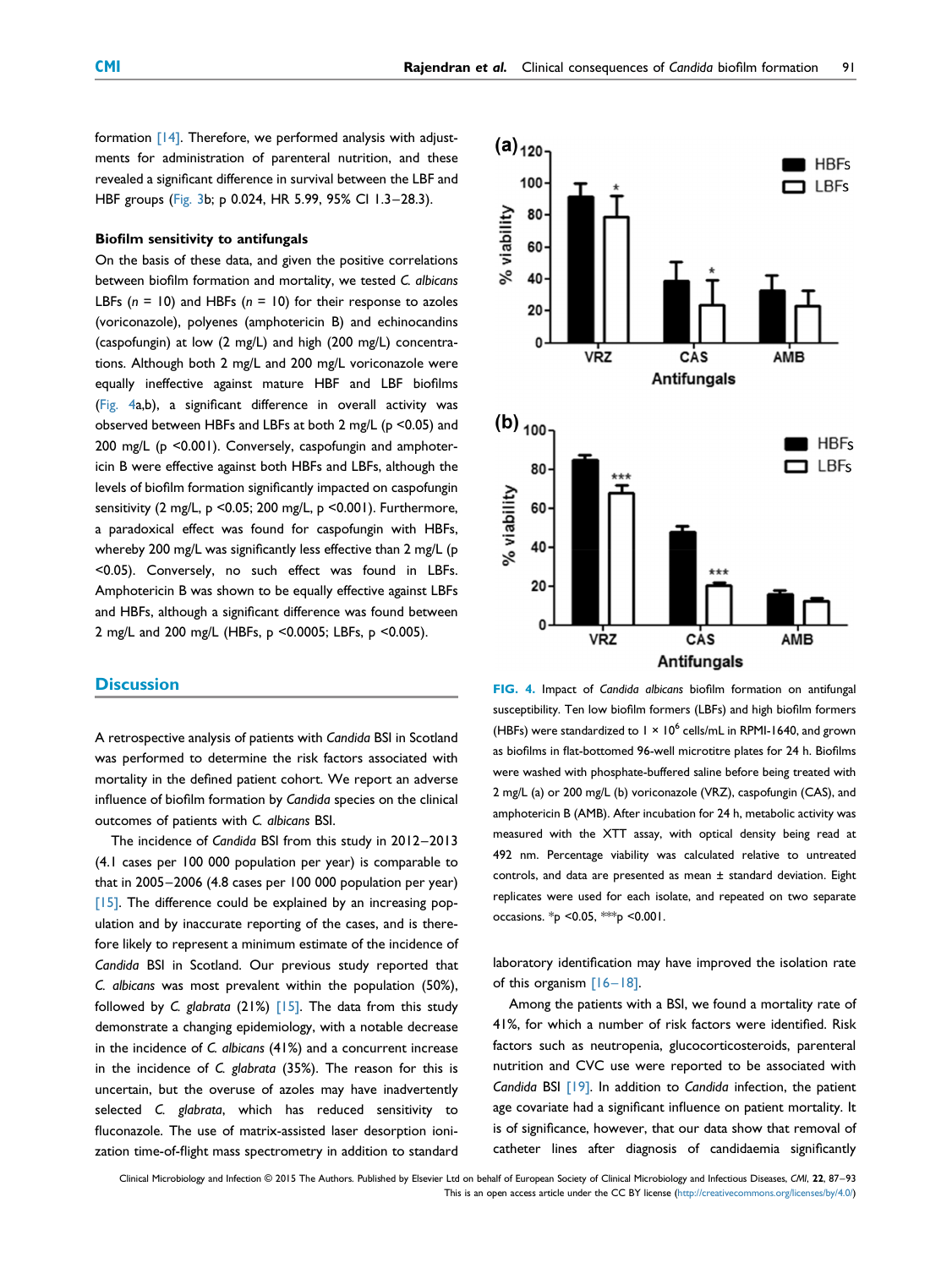<span id="page-5-0"></span>improves the clinical outcome (p 0.032). These data support the current guidelines for the management of catheterassociated infection and their clinical management; that is, where possible, the catheter should be removed in nonneutropenic patients [\[7,20,21\]](#page-6-0). In a prospective randomized trial, it was shown that the removal of a catheter within the first 24 h of candidaemia resulted in a shorter duration of candidaemia [\[22\].](#page-6-0) Furthermore, a recent meta-analysis reported that removal of the CVC is associated with decreased mortality [\[6\].](#page-6-0) Biofilms are relatively refractory to antifungal therapy  $[3,11]$ ; therefore, unsurprisingly, inadequate antifungal therapy (OR 2.35, p 0.03) and biofilm formation (OR 2.33, p 0.007) were reported to be independent predictors of mortality in candi-daemia patients [\[8\].](#page-6-0) Biofilm formation by clinical isolates of different Candida species was found to be highly variable, particularly between C. albicans and C. glabrata. Survival analysis was carried out to investigate the impact of their biofilm formation on clinical outcome, with Cox regression showing a trend for C. albicans to be more associated with mortality (p 0.026). After adjustment for the removal of lines, a significant difference in mortality was observed (p <0.05). These data are different from those previously reported, where no significant differences in survival between patients with C. glabrata and with C. albicans BSI was observed [\[23\].](#page-6-0) In addition, Cox regression analysis with the C. albicans HBF (41.2% mortality) and LBF (35.2% mortality) groups adjusted for patient age showed a trend for a lower survival rate with HBFs than with LBFs, which is in accordance with a previous study showing 51.2% mortality in the biofilm-forming group, as compared with 31.7% in the non-biofilm-forming group (p 0.004)  $[9]$ . Parenteral nutrition, including lipid emulsion, has been shown to induce C. albicans germination and increase biofilm formation in indwelling catheters [\[14\]](#page-6-0). Therefore, Cox regression analysis with adjustment for parenteral nutrition was performed, and revealed a significant impact on biofilm-related mortality. However, a caveat to the interpretation of these data is the low sample numbers, owing to the availability of complete datasets.

Given that biofilm formation by clinical isolates is heterogeneous and has an impact on patient mortality, we tested their antifungal sensitivity to determine whether it was affected. Biofilms were treated with antifungals at a clinically relevant concentration of 2 mg/L and another concentration that is potentially useful in antifungal lock therapy (200 mg/L) [\[24\]](#page-6-0). Our data illustrate a significant difference between HBFs and LBFs in sensitivity to voriconazole and caspofungin. However, amphotericin B is equally effective against both groups. Whereas the clinical data show that azoles were used extensively to treat 82.2% of patients in this study, our data show that this class of antifungal is less effective against matured biofilms. When echinocandins were compared with polyenes, the removal of the

catheter showed no improved time to mycological eradication, possibly because of the effectiveness of both antifungal agents against biofilms  $[25]$ . Furthermore, with HBFs, we found a paradoxical effect of lower percentage kill with a higher concentration of caspofungin (200 mg/mL) than with 2 mg/L, in vitro [\(Fig. 4](#page-4-0)b). The exact mechanism causing this paradoxical effect with HBFs and its clinical relevance are unknown.

In summary, C. albicans remains a predominant Candida species associated with high mortality in candidaemia patients, and, within this species, biofilm heterogeneity has a direct impact on patient survival, and potentially on antifungal sensitivities, based on in vitro studies. These findings highlight the importance of biofilm stratification in the clinical management of candidaemia cases, to determine whether they should be managed with azoles or other fungicidal classes of antifungal agent. Moreover, understanding the genetic basis of these isolates will enable us to devise and develop a biomarker for biofilm-related Candida BSI, and to create more appropriate antifungal therapies, which, collectively, will facilitate improved clinical outcomes.

## Transparency declaration

G. Ramage, B.J. Jones and C. Williams has received research grants and acted as a speaker for Gilead, MSD and Astellas.

### Acknowledgements

This work was supported by the Wellcome Trust Strategic Award for Medical Mycology and Fungal Immunology 097377/ Z/11/Z. Data collection was supported by a grant from Pfizer. G. Ramage was also supported by a research fellowship grant from Gilead Sciences. We are grateful to microbiology colleagues throughout Scotland for submitting isolates.

# Appendix A. Supplementary data

Supplementary data related to this article can be found at [http://](http://dx.doi.org/10.1016/j.cmi.2015.09.018) [dx.doi.org/10.1016/j.cmi.2015.09.018.](http://dx.doi.org/10.1016/j.cmi.2015.09.018)

# **References**

- [1] [Mensa J, Pitart C, Marco F. Treatment of critically ill patients with](http://refhub.elsevier.com/S1198-743X(15)00875-7/sref1) [candidemia. Int J Antimicrob Agents 2008;32\(Suppl. 2\):S93](http://refhub.elsevier.com/S1198-743X(15)00875-7/sref1)–7.
- [2] [Wisplinghoff H, Bischoff T, Tallent SM, Seifert H, Wenzel RP,](http://refhub.elsevier.com/S1198-743X(15)00875-7/sref2) [Edmond MB. Nosocomial bloodstream infections in US hospitals:](http://refhub.elsevier.com/S1198-743X(15)00875-7/sref2) [Analysis of 24,179 cases from a prospective nationwide surveillance](http://refhub.elsevier.com/S1198-743X(15)00875-7/sref2) [study. Clin Infect Dis 2004;39:309](http://refhub.elsevier.com/S1198-743X(15)00875-7/sref2)–17.

Clinical Microbiology and Infection © 2015 The Authors. Published by Elsevier Ltd on behalf of European Society of Clinical Microbiology and Infectious Diseases, CMI, 22, 87-93 This is an open access article under the CC BY license ([http://creativecommons.org/licenses/by/4.0/](http://creativecommons.org/licenses/by/4.�0/))